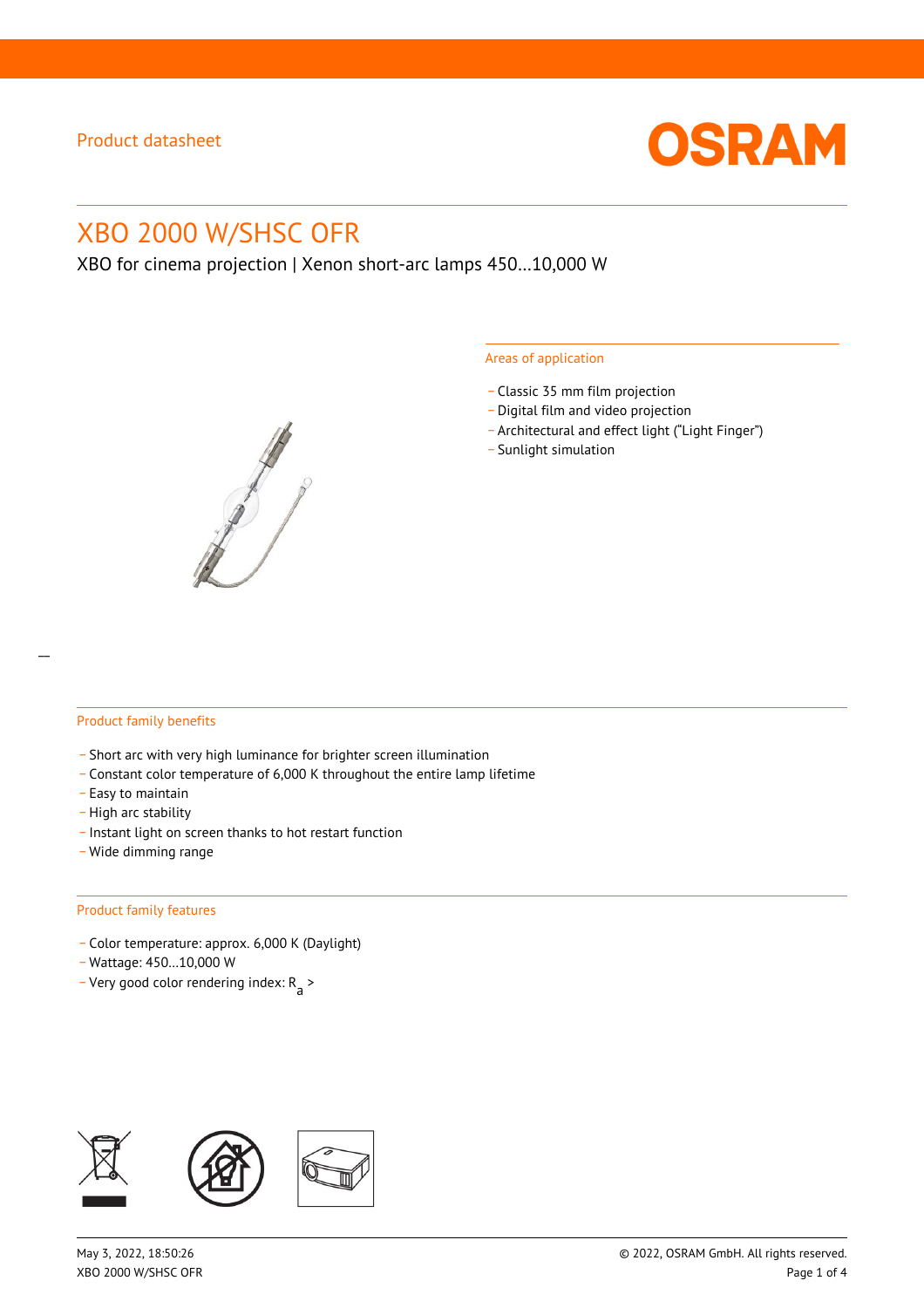# Product datasheet

#### Technical data

# **Electrical data**

| <b>Nominal current</b> | 75.00 A   |
|------------------------|-----------|
| Current control range  | 5085A     |
| Nominal wattage        | 2000.00 W |
| Nominal voltage        | 25.0 V    |

# **Dimensions & weight**



| <b>Diameter</b>                             | 46.0 mm          |  |  |
|---------------------------------------------|------------------|--|--|
| Length                                      | 236.0 mm         |  |  |
| Length with base excl. base pins/connection | 220.00 mm        |  |  |
| Light center length (LCL)                   | 95.0 mm $^{1}$   |  |  |
| Electrode gap cold                          | $5.0 \text{ mm}$ |  |  |
| <b>Product weight</b>                       | 391.00 g         |  |  |
| Cable length                                | 265.0            |  |  |

1) Distance from end of base to tip of electrode (cold)

### **Temperatures & operating conditions**

| Max. permitted ambient temp. pinch point | 230 °C |
|------------------------------------------|--------|
|                                          |        |

### **Lifespan**

**Lifespan** 2000 h

#### **Additional product data**

| Base anode (standard designation)   | SK27/50  |
|-------------------------------------|----------|
| Base cathode (standard designation) | SFcX27-8 |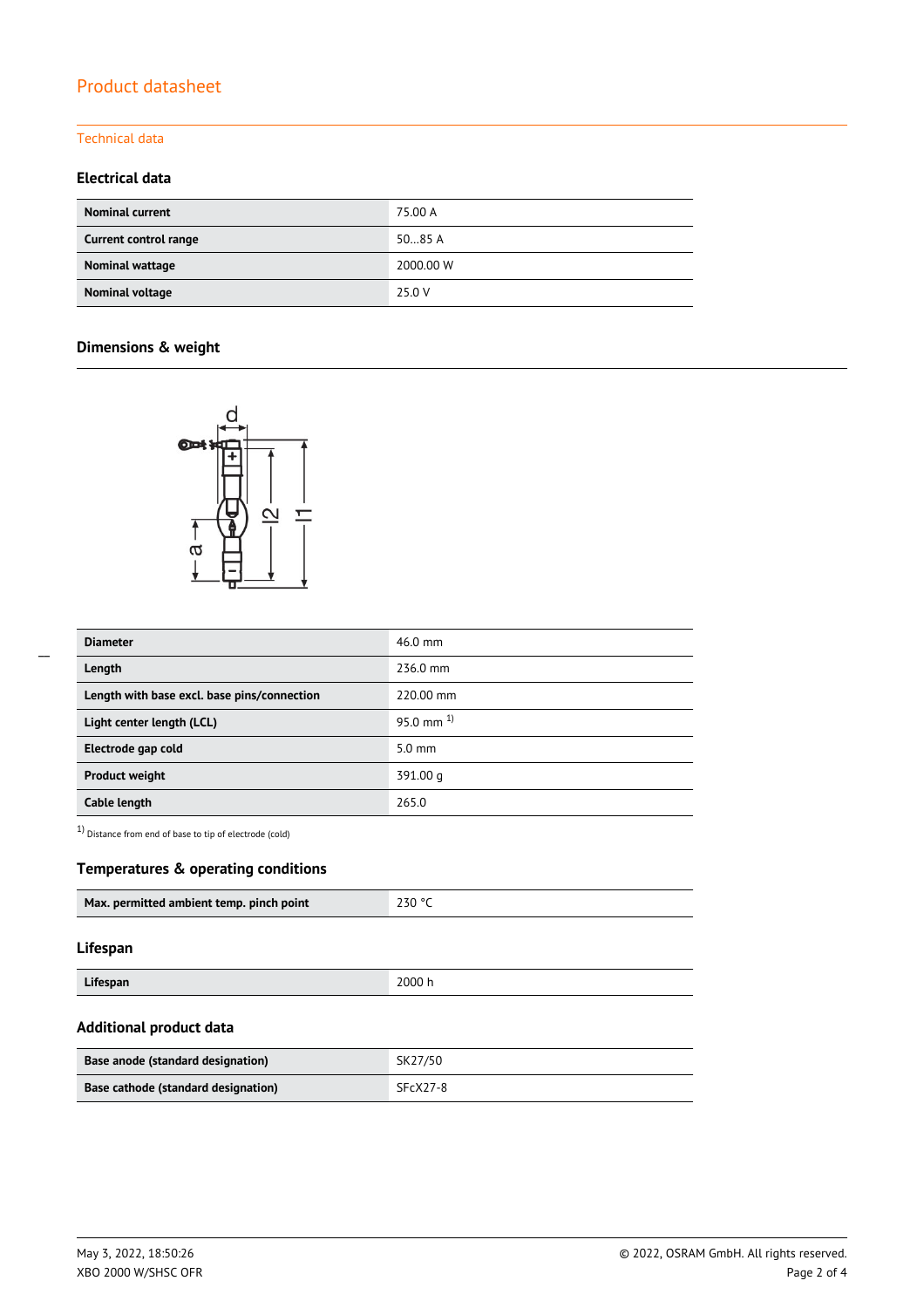# Product datasheet

| <b>Product remark</b> | OFR = Ozone-free version. SHSC = Extra short version  |
|-----------------------|-------------------------------------------------------|
|                       | for horizontal burning position, anode connection via |
|                       | cable (super short). Similar dimensions to XBO 1600   |
|                       | A/HSC OFR                                             |
|                       |                                                       |

# **Capabilities**

| Cooling                 | Forced                |
|-------------------------|-----------------------|
| <b>Burning position</b> | s30/p30 <sup>1)</sup> |

 $1)$  For vertical burning position: anode (+) on top

#### **Environmental information**

# **Information according Art. 33 of EU Regulation (EC) 1907/2006 (REACh)**

| Date of Declaration               | 04-02-2022                                                                                            |  |  |
|-----------------------------------|-------------------------------------------------------------------------------------------------------|--|--|
| <b>Primary Article Identifier</b> | 4008321082077                                                                                         |  |  |
| Candidate List Substance 1        | Lead                                                                                                  |  |  |
| CAS No. of substance 1            | 7439-92-1                                                                                             |  |  |
| <b>Safe Use Instruction</b>       | The identification of the Candidate List substance is<br>sufficient to allow safe use of the article. |  |  |
| Declaration No. in SCIP database  | D7D8F0B3-9CCE-48BC-B9A2-A440E89F5B64                                                                  |  |  |

### Country specific information

 $\overline{a}$ 

| <b>Product code</b> | <b>METEL code</b> | SEG-No.                  | <b>STK-Number</b>        | UK Org                   |
|---------------------|-------------------|--------------------------|--------------------------|--------------------------|
| 4008321082077       | OSRXBO2000SHSCOFR | $\overline{\phantom{a}}$ | $\overline{\phantom{a}}$ | $\overline{\phantom{a}}$ |